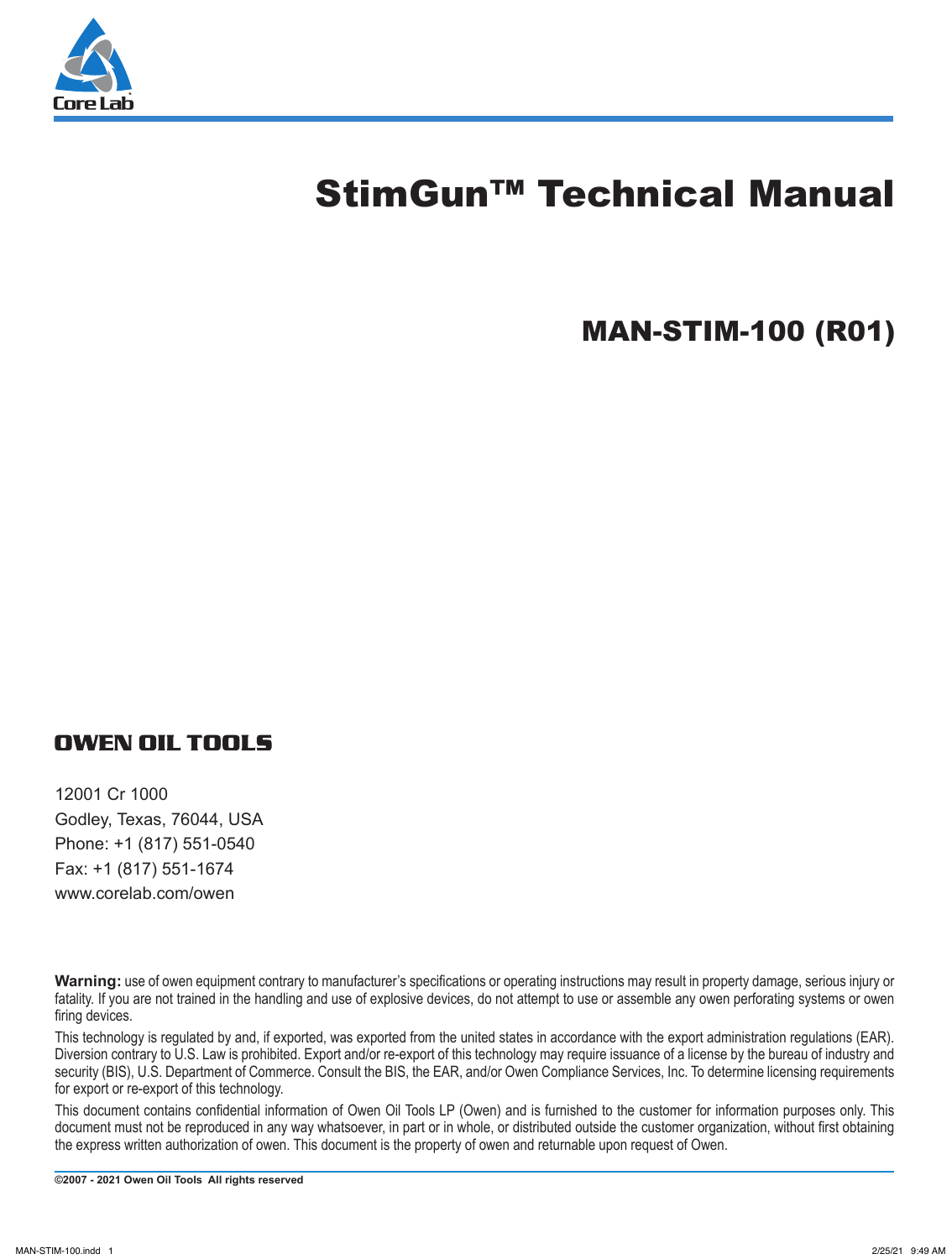

## Trade Policies

**STOP** 

Warning: *Explosives are destructive by nature! Do not attempt to disassemble or alter explosive products in any manner! Do not crush, hammer, pinch, impact, pull wires or abuse any explosive product!*



Warning: *Be sure to follow safe operating practices as found in API RP-67 in accordance with governmental regulations, company policies and manufacturer's recommendations!*



Warning: *This tool should only be assembled and operated by properly trained individuals!*

## 1.0 Warranty information

- **1.1** It is expressly agreed that there are no warranties, expressed or implied, of merchantability, fitness or otherwise, made by Owen (hereinafter referred to as "Manufacturer") on equipment, parts or expendable supplies (hereinafter collectively referred to as "Product") sold to the purchaser other than as expressly stated herein. Subject to the terms and conditions hereof, Manufacturer warrants each new piece of Product sold to Purchaser (including original equipment placed thereon by Manufacturer) to be free of defects in materials or workmanship, if, and only if, all of the following conditions are met:
	- A. The Product claimed to be defective has been exposed only to normal use and service, has been maintained, and has been used only to Manufacturer's instructions.
	- B. Manufacturer is given prompt notice of any such defect.
	- C. Purchaser has taken all reasonable steps to mitigate any such defects.

In no event shall the Manufacturer be liable for any injury, loss or damage, direct or consequential, special, incidental, indirect or punitive, arising out of or inability to use the Product sold to Purchaser by Manufacturer.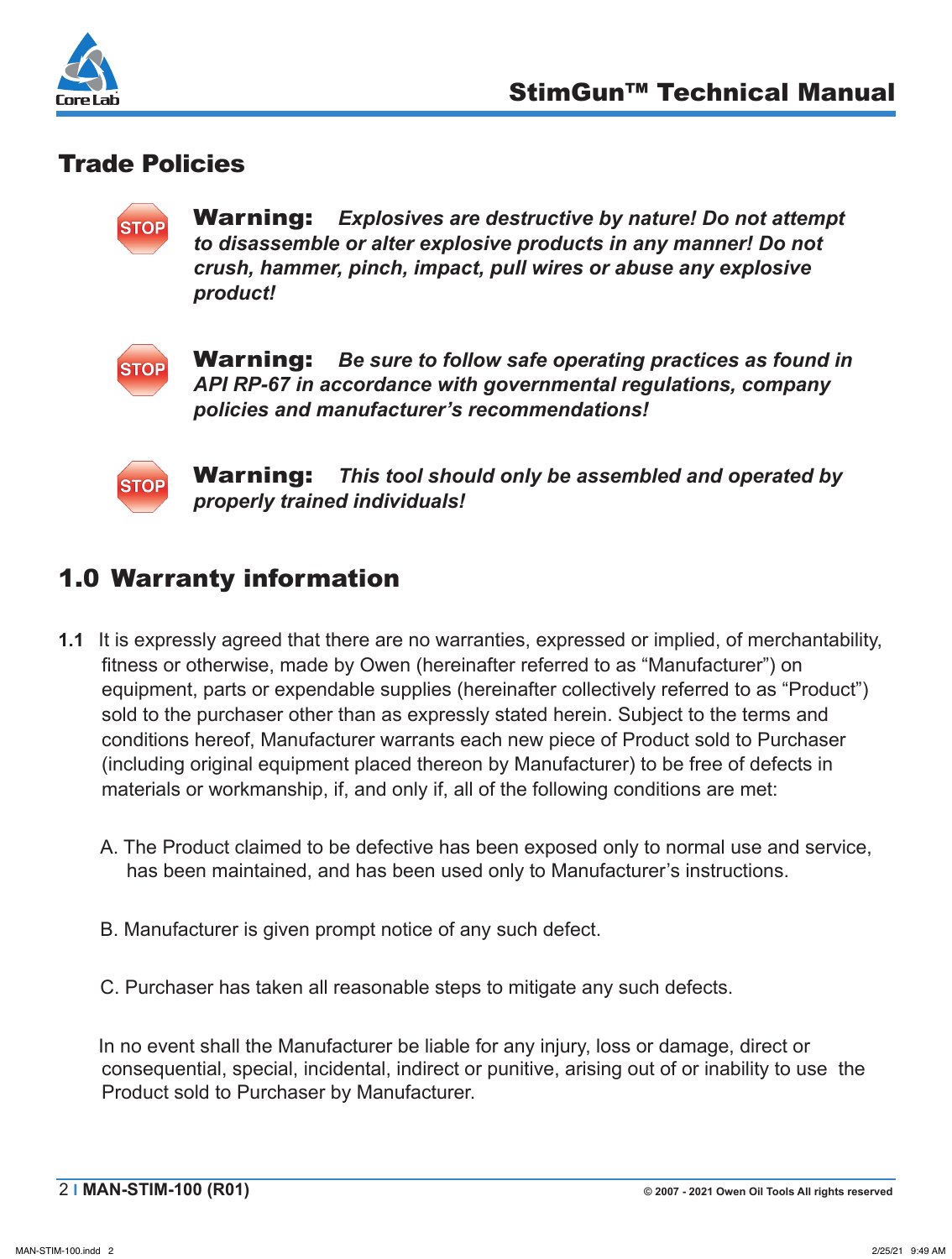

- **1.2** The extent of Manufacturer's liability and the customer's sole and exclusive remedy hereunder or otherwise shall be the replacement of any such Product at no cost or expense to Purchaser. In no event shall Manufacturer be liable to Purchaser for indirect, punitive, special, incidental or consequential damages.
- **1.3** Each Product (including, without limitation, all perforating systems, StimGun™ Assembly, StimTube™ Tool, WST tool, detonators, boosters, detonating cord, wireline mechanical components, bridge plug systems and all other downhole tools manufactured by Owen Oil Tools) are designed, tested, and qualified to operate properly only when used pursuant to the recommendations that Owen provides to Purchaser. Incorporating any products supplied by third parties, whether ballistic or mechanical, into or while utilizing any Product is not recommended by Owen. Incorporating any third party products may be unsafe and unreliable. Any such incorporation by Purchaser of a third party product shall automatically void the warranties set forth above and Owen takes no responsibility for these products or possible results from using these products.
- **1.4** Each Product has specifications and ratings that are determined by testing, evaluation, or engineering analysis. Purchaser shall notify Manufacturer if use of such Products exceeds 80% of the pressure rating or anytime Purchaser has reason or should have reason to believe that the Product will be utilized in conditions outside the normal operating conditions of the Product. This includes, but is not limited to, pressure, temperature, fluid and time exposure conditions.
- **1.5** Only an officer of the Manufacturer has authority to alter or increase this warranty in any manner whatsoever, and no attempt to repair or promise to repair, replace or improve the Product covered by the warranty by any representative of the Manufacturer shall waive, change or extend this warranty in any manner whatsoever, unless such action, promise or other representation be in writing and signed by an officer of the manufacturer.
- **1.6** The Purchaser warrants through the purchase of the Product that he is familiar with the Product and its proper use. Before using the Product, Purchaser shall give the Product a reasonable and prudent examination and/or tests to determine the suitability of said Product for Purchaser's intended use, and Purchaser assumes all risk and liability whatsoever in connection therewith from the time of delivery to Purchaser.
- **1.7** The Purchaser agrees to indemnify and hold harmless the Manufacturer and its employees, officers, directors, parent, subsidiaries and affiliates, from liability against any and all claims, damages or assertions of liability of every nature whatsoever (other than the limits of liability defined hereunder) to persons or property arising out of or in connection with the sale, handling, use or malfunction of the Product which Manufacturer may deliver to the Purchaser, including but not limited to, any and all claims based upon asserted defects of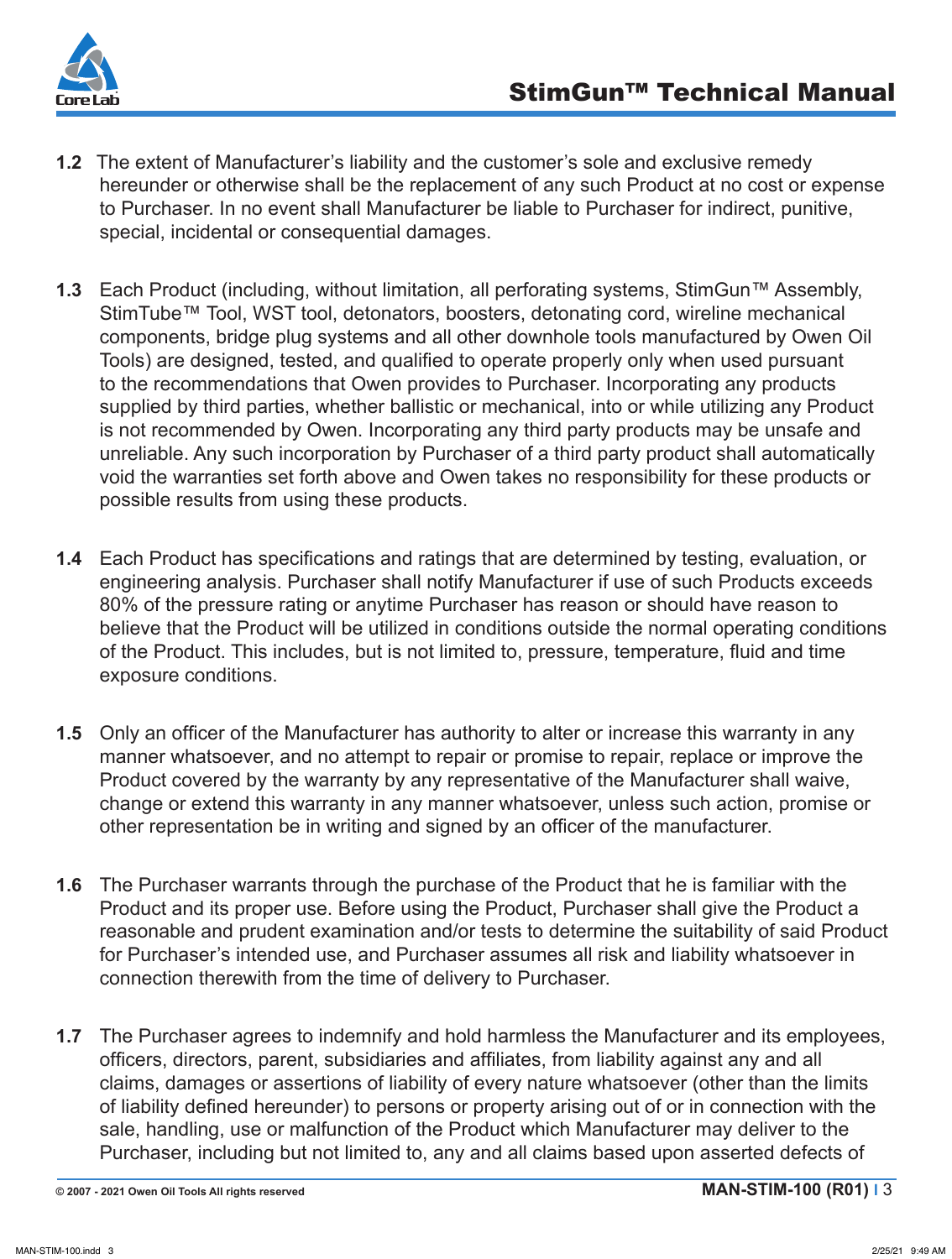

materials or workmanship in the manufacture or sale of Manufacturer's Product and any claims in connection with Purchaser's incorporation of any product manufactures by a third party into or while utilizing any Product.

- **1.8** It is further understood that Manufacturer has no obligation under its contractual agreement(s) with customer (if any), to loan its employee(s) to customer as a "Loaned Employee(s) but will do so only at its option and only upon the request of customer. Further, in no event shall Manufacturer be liable for any damage, claim or cause of action resulting from the acts or omissions of "Loaned Employee(s)", and customers assume, and shall indemnify and hold harmless Manufacturer from and against, any such liability.
- **1.9** Owen does not warrant that the products described in this Manual will work properly in all environments and applications, and makes no representation or warranty, express or implied, with respect to their quality, performance, merchantability, or fitness for a particular purpose.
- **1.10** Because of a policy of continuous product improvements, we reserve the right to change designs, materials and/or specifications and to discontinue products without notice.
- **1.11** Failure to enforce any or all of the above terms and conditions in a particular instance or instances shall not constitute a waiver of or preclude subsequent enforcement of any or all of the above terms and conditions.

## 2.0 Software Modelling

Propellant technology used in the oil industry has had a very long and checkered history and has come a long way, however it is NOT suited to every wellbore. For the highest chance of a successful stimulation, the proposed propellant job should be modeled pre-job using the software model that was designed for StimGun™ and StimTube™ technology. The PulsFrac software is used to determine answers for the following questions.

- Will the stimulation using propellants be beneficial for my wellbore?
- How much propellant is required?
- Will the propellant damage any of the wellbore tubulars?
- If I run this on wireline, will there be any excessive tool jump that may damage the wireline or lose the tool string in the well?
- What will the peak pressure generated be?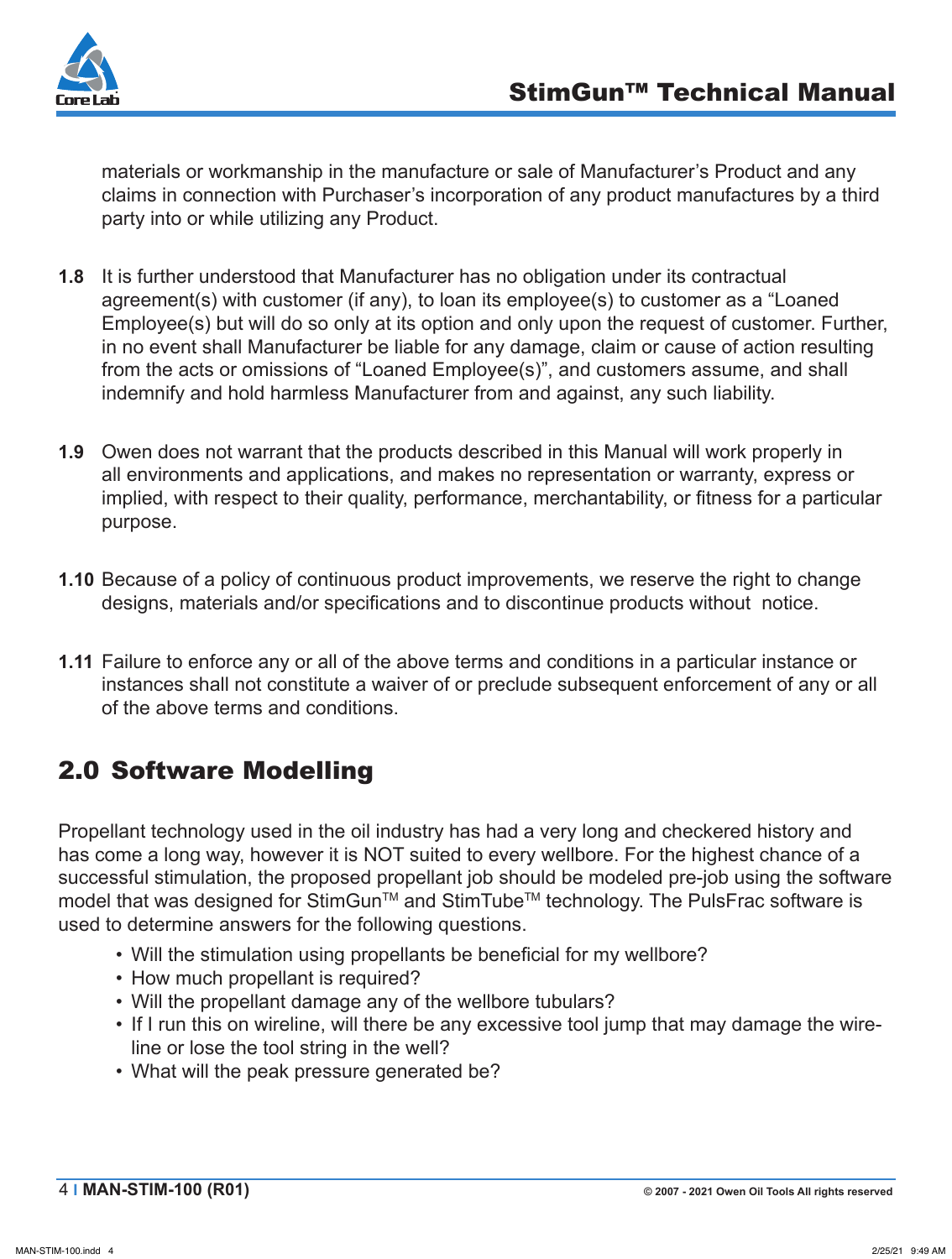

Having answers to the above questions does not guarantee a successful job, however, history tells us that it will reduce most of the potential risks that would be encountered if modelling was not performed. The cost and time to run these models are insignificant compared to the total planned expenditure for the job.

## 3.0 General

The StimGun™ Technical Manual document, is proprietary to Owen Oil Tools LP ("Owen") and no ownership rights are hereby transferred. No part of the Manual shall be used, reproduced, translated, converted, adapted, stored in a document retrieval system, communicated or transmitted by any means, for any commercial purpose, including without limitation, by sale, resale, license, rental or lease, without the prior express written consent of Owen.

This Manual is provided solely for informational purposes. The recipient of this Manual assumes full responsibility for determining whether the information contained herein is appropriate for such recipient's intended use.

Neither Owen nor any of its directors, officers, employees, agents or representatives makes any representations, warranties or guarantees, express or implied, as to the accuracy or completeness of the information contained in this Manual.

The information in this Manual is subject to change without notice, and Owen makes no commitment to update or keep current the information in this Manual, without regard to any modification or change made by Owen or any third party to the products described herein. It is the responsibility of the user to check for any updates on company website.

All users of the product must first develop their own instruction manual based on their company specific safety policies, procedures, and best practices. All users must also develop their own set of operational procedures for each specific well stimulation.

# 4.0 Description of Service

The StimGun™ has two major components, a conventional perforating gun and a sleeve made of a propellant. The perforating gun is detonated in the wellbore as normal and during the perforating process, the sleeve is initiated. The sleeve, which is a proprietary mix, burns quickly and produces a burst of high-pressure gas. This high-pressure gas enters the perforation and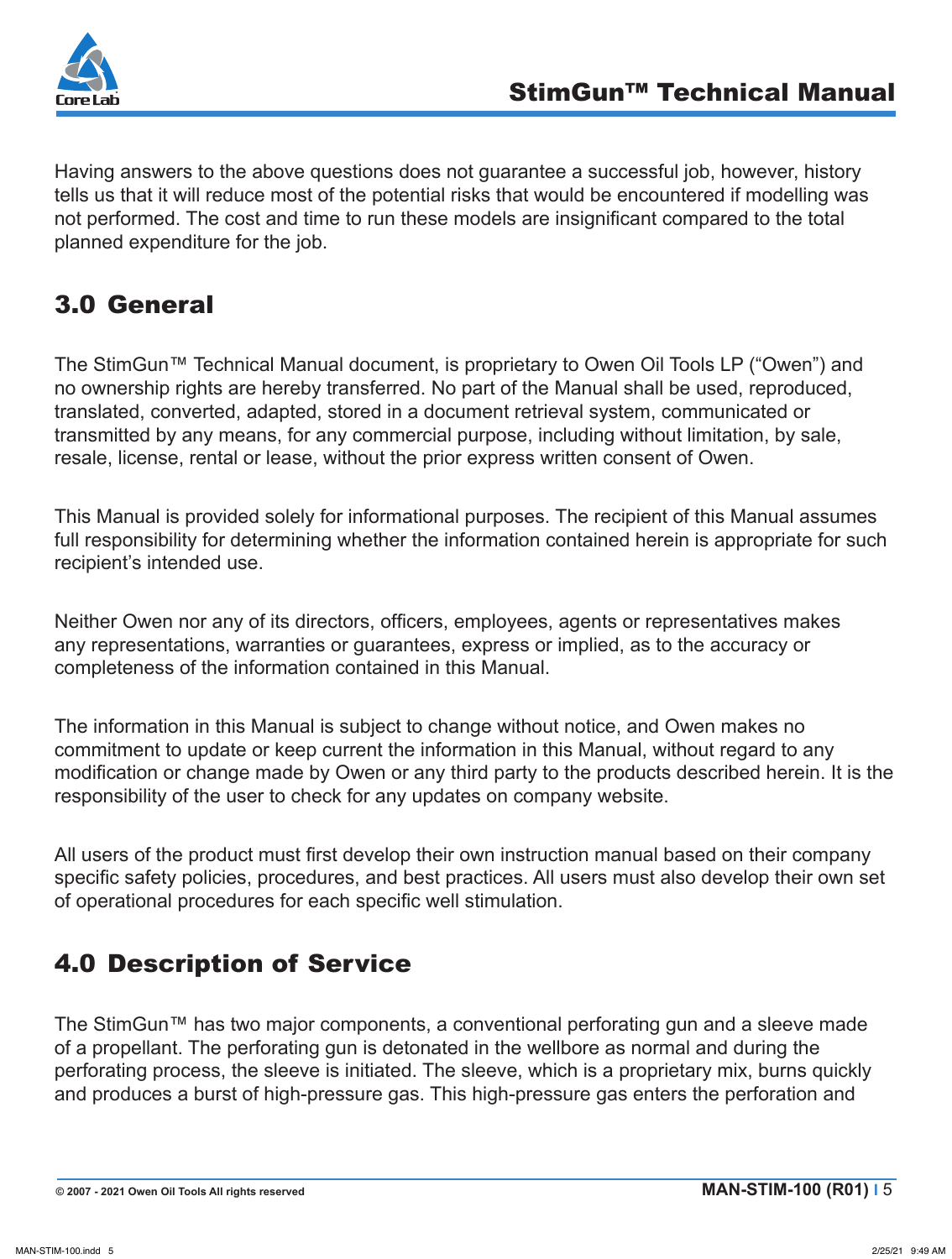

creates fractures past damaged zones, etc., and creates an improved flow path for the formation to the wellbore. The sleeves are available to be used in conjunction with all commonly available hollow carrier scalloped perforating gun systems from 2 1/2" through 7" O.D. The StimGun™ can be lowered into the well on wireline, tubing or drill pipe, or with coiled tubing.

# 5.0 Safety Considerations

With any explosive device one should always follow the most recent guidelines contained in the American Petroleum Institute's Recommended Practice for Oilfield Explosive Safety (API RP-67), and your individual company Safety Policies and Procedures. Following API RP-67 will ensure that the StimGun™ will be handled safely. The StimGun™ utilizes a conventional perforating gun and as such should be handled with the same care given any perforating gun carrier.

The sleeve of the StimGun™ is exposed directly to the wellbore. It is not as rugged as the perforating gun carrier itself. The sleeve is similar to plastic pipe in strength. Care must be used when handling the assembly so as not to impact the sleeve.

The sleeve is brittle and any impact can cause the sleeve to fracture. NEVER secure lifting lines, etc. to the sleeve or allow the assembly to swing and strike the rig structure as this can cause damage to the sleeve. Also, NEVER place wrenches or tongs on the sleeve or set pipe slips on the sleeve. If the sleeve is damaged in any way, it should NOT be run into a wellbore.

The sleeve requires three conditions to ignite, these being: confinement, pressure, and temperature. The sleeve is inert on the surface because these three conditions do not commonly exist. However, there is a chance of a localized sleeve initiation - if the sleeve is impacted. In the wellbore, the sleeve is confined in the casing, there is pressure from the wellbore hydrostatic and sufficient temperature created by the detonation of the perforating charges will cause the sleeve to ignite and rapidly burn.



Note: *The sleeve is impact sensitive, even at surface.*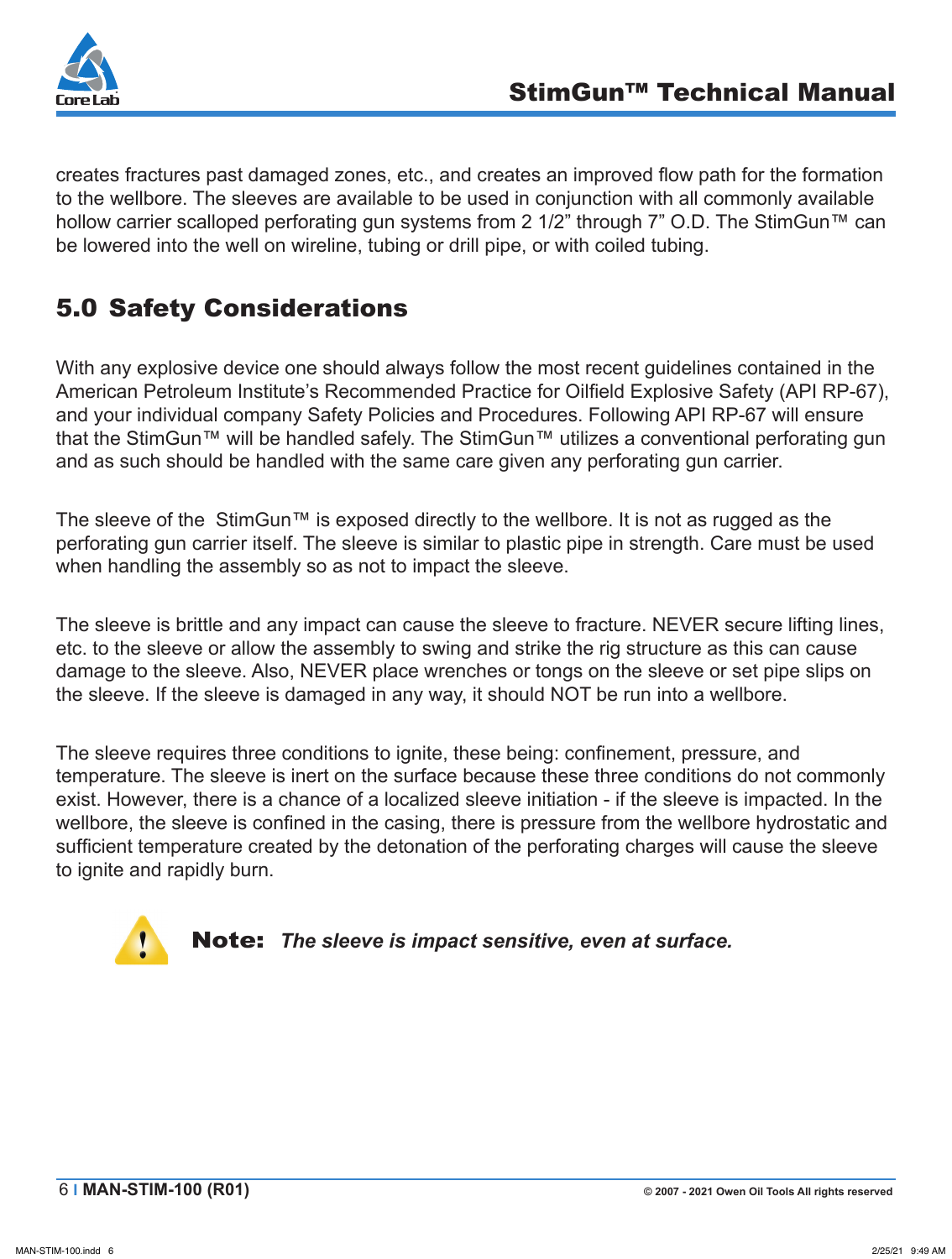

## 6.0 Operational Notes

The StimGun™ Assembly consists of the following components:

- A. Perforating gun
- B. Sleeve of Propellant (Explosive 1.4S)
- C. Sleeve retaining rings (OD > sleeve OD) every 3' of sleeve.
- D. Finned subs (OD > sleeve OD) fitted on every gun with sleeve

# **STOP**

Warning: *Do not run the job without the correct number of retaining rings and finned subs of the correct OD. This will result in the sleeve igniting while RIH, instead of resulting in sleeve ignition by perforating gun activation!*

The StimGun™ sleeve is rated at 400 degrees F for 1 hour and 342 degrees F for 100 hours.

A minimum perforation density of four shots per foot (spf) is required to adequately ignite the sleeve. However, it is recommended to use at least 6 spf or more when possible.

The StimGun™ should be run at less than 60 ft/min. on wireline. Slow down to <30 ft/min. when passing through fluid level or casing ID changes. If the StimGun™ is run on wireline, the line should be re-headed before each run. This will minimize tool loss upon detonation.

For TCP operations, Owen recommends the pipe used for running is all the same. If Drill Pipe is used, then Owen recommends at least 3 full joints of tubing between the guns and packer. Tubing must be N-80/L-80 or better and in good condition to prevent collapse from the stimulation pressures. The tubing size should be 2 7/8" (at a minimum) for guns  $2 \frac{1}{2}$ " – 4", gun sizes 4  $\frac{1}{2}$ " and larger should be 3 ½" tubing or larger. Running speed on TCP operations should be <30 ft/ min. For vertical wells (defined as any angle between 0 – 45 degrees), the standard finned subs and retaining rings can be used. For Horizontal wells (defined as any deviation >45 degrees), extended range finned subs and retaining rings should be used.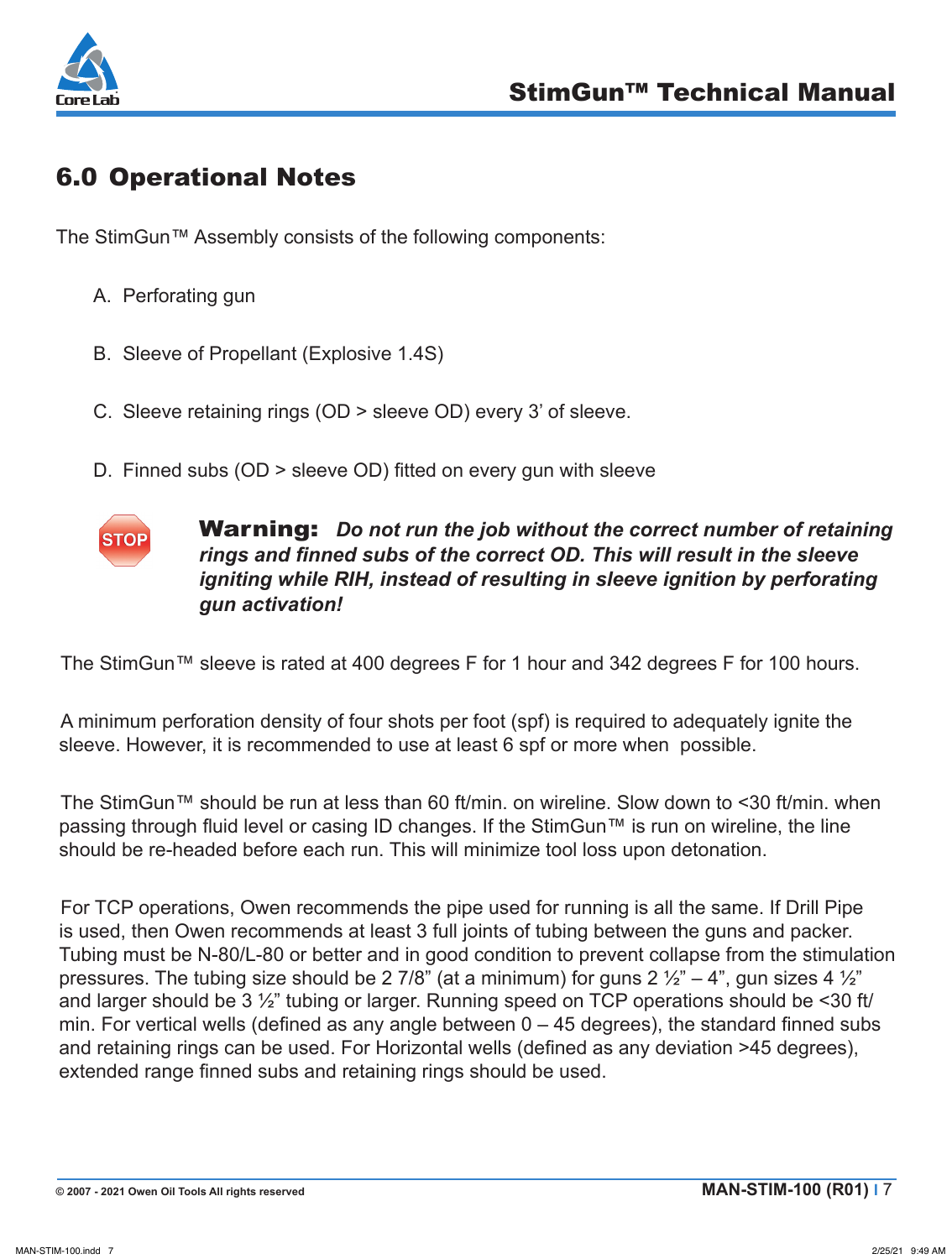



## **Note:** Do not position retaining rings at the very top and / or the *very bottom of gun scallop.*

Check that the sleeves and retaining rings will slide easily over the perforating gun before traveling to location. Remove the sleeves after testing, re-package, and transport to location separately. Prior to fit testing the sleeve on the gun, first inspect the gun for any imperfections (rust, mechanical damage, coatings) that may be larger than the ID of the sleeve. Resolve any of these conditions before sliding sleeve onto gun.



## Warning: *NEVER cut the propellant sleeve. The standard length*  is 36" (3 feet). All lengths must be ordered from Owen in 1ft, 2ft or 3ft *lengths (specified in inches)!*

## **Transportation of Product to Wellsite**

The StimGun™ sleeve is a Dangerous Goods (1.4S Explosive). Therefore, whenever the product is transported, it must be in the original PGll packaging. Follow all governmental regulations for the secure transportation and storage of this product.

## **Wellsite Procedures**

The sleeve for a particular operation normally covers approximately 50% of the perforated interval. Sleeves are added as required to provide sufficient coverage. The mid-point of the sleeve should be positioned at the middle of the loaded perforating interval.

The sleeve can be attached to the perforating guns either lying horizontally or on the rig floor hanging vertically (this may or may not be practical), each scenario requires careful appraisal and planning. Each particular operation will differ but as a rule of thumb, short wireline or TCP operations would most likely be done horizontally and longer TCP applications might benefit from the vertical make-up method. The decision of which method to use should rest with the service provider.

#### **Vertical Assembly**

Refer to service company specific policies and procedures. The service company responsible for providing this service must be experienced in vertical makeup procedures. If not, then this procedure should not be undertaken until a full Risk Assessment has been conducted.

8 **I MAN-STIM-100 (R01) © 2007 - 2021 Owen Oil Tools All rights reserved**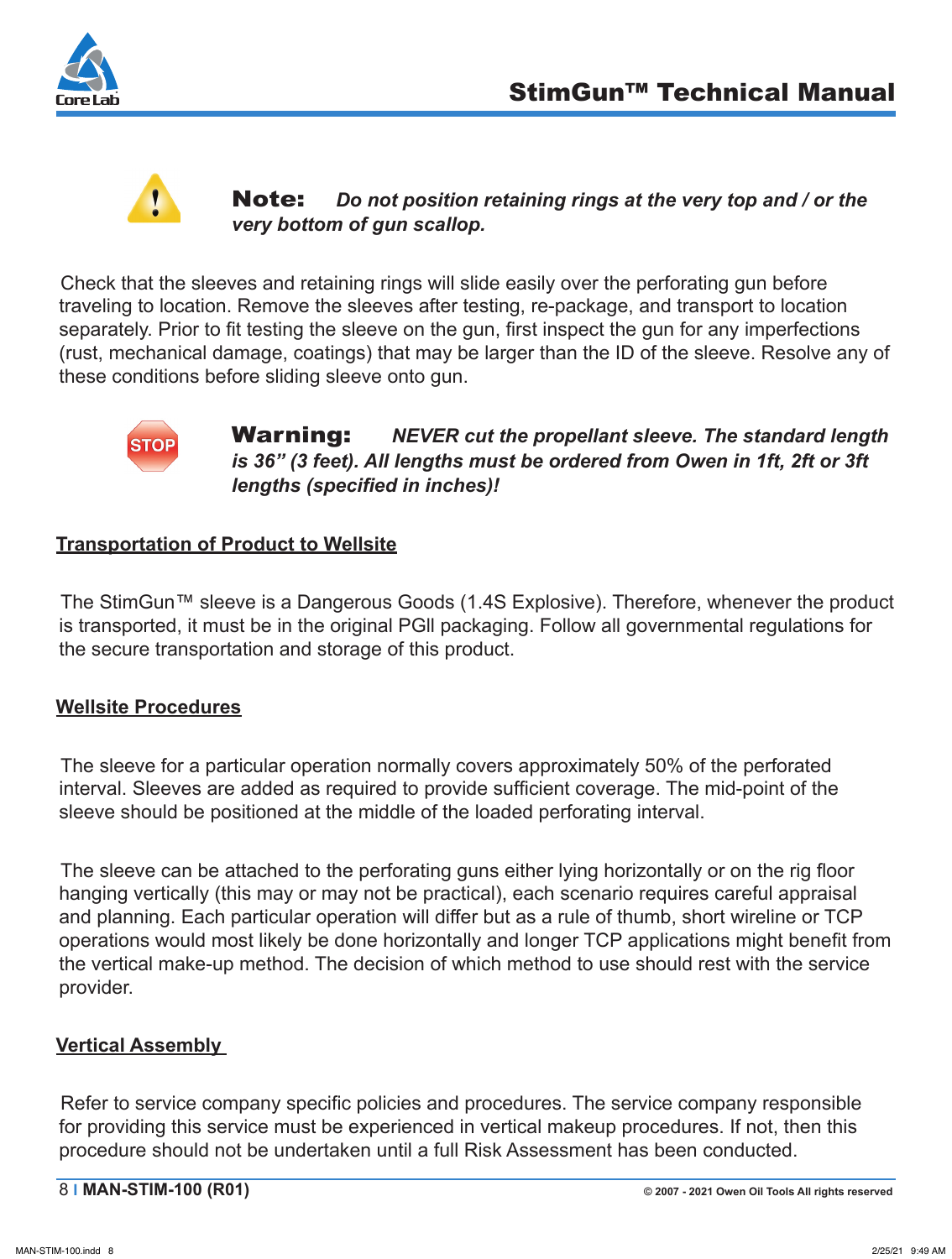

## **Horizontal Assembly**

- 1. Place the perforating gun on stands. If there will be only one perforating gun, the finned bull plug will need to be removed.
- 2. Slide one retaining ring over the gun from the bottom and position the ring just above the top mark on the perforating gun (the top mark will be measured from the center of the proposed sleeve length). Lock the retaining ring in place. Use thread sealant (Loctite) on set screw threads and shoot thru stud.
- 3. Slide one sleeve section onto the perforating gun from the bottom and rest against the retaining ring. Take care not to damage the sleeve. Do not set the sleeve on loading stands.
- 4. Slide second retaining ring over the gun from the bottom. Position it on the gun body so that it rests on the bottom of the sleeve. Lock the ring in place and use thread sealant (Loctite) on set screw threads and shoot thru stud.
- 5. Repeat steps 2-4 until the gun section has the appropriate amount of sleeve attached. A retaining ring is required above and below every 3 feet of sleeve (1 piece). Repeat as necessary to prepare additional gun sections.
- 6. Attach finned bull plug or additional gun section as required.



Note: *Never place wrenches on sleeve.*

- 7. Complete system arming and pick up assembly for running in the well. Take care not to damage the sleeve while lifting the StimGun™.
- 8. The StimGun™ should be lowered into the well at less than 60 ft/min on wireline or less than 30 ft/min for TCP.

Remember, every well is different. For example, pulling out of a deep horizontal well with multiple casing ID changes with an unfired StimGun<sup>™</sup> is not the same as a shallow vertical well. The USER of the product must prepare specific procedures based on wellbore configuration, formation parameters, fluid level and other possible scenarios prior to running the job.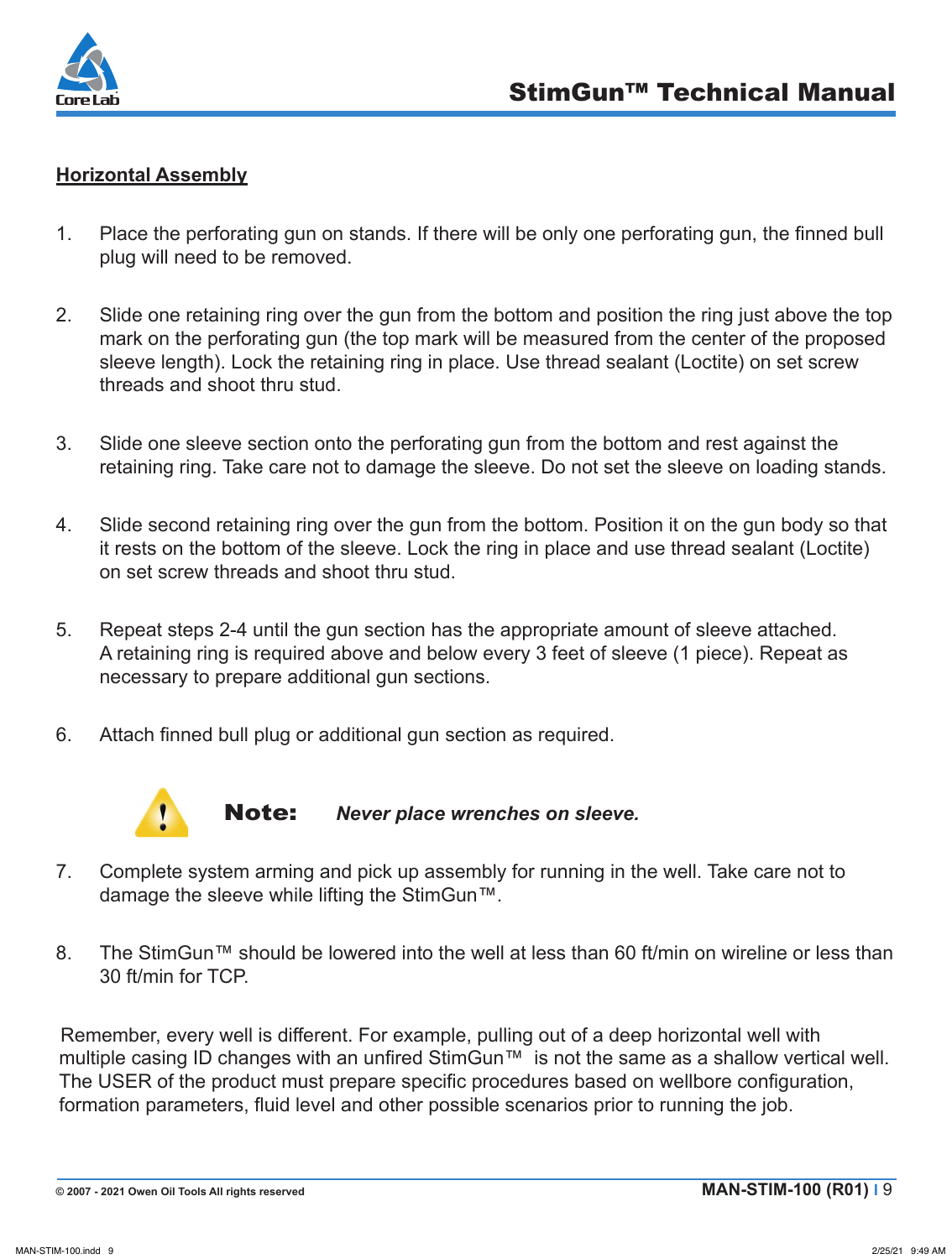

# 7.0 Firing

After the StimGun™ is properly positioned across the perforating interval, the perforating gun is fired as normal. As the perforating jets exit the gun the sleeve will ignite and will be consumed in less than 250 milliseconds.

Warning: *Keep all personnel away from the wellhead when firing the gun! Propellants release large amounts of energy, and if this force is transferred to the surface then problems could arise. It is for this reason that the wellbore must be full of fluid with a minimum 100 foot air gap on top of fluid. Failure to follow this recommendation can result in injury or damage to wellbore asset.*

## 8.0 Disassembly and Cleaning

The perforating gun can be raised to the surface as normal (follow company specific live- gun procedures if there is no indication of gun detonation, EBBA in reverse as per API RP67). The finned subs may be re-used after cleaning, however, the running diameter of the finned subs must be checked after each run to ensure that the OD of the finned section has not worn below the minimum recommended running diameter O.D, specific to the sleeve OD. The fins are designed to provide protection for the sleeve while lowering into the well.

The remainder of the assembly will be discarded.

If the assembly is brought back to the surface unfired, all of the components of the assembly may be cleaned and re-used/re-run. This is only after all components (finned subs, retaining rings and sleeve), are inspected for any damage or wear. If the sleeve is damaged (cracked), it must be discarded and can return to Owen for disposal (a fee may be charged). If any of the finned subs or retaining rings have worn below their minimum OD, they need to be replaced or repaired.

# 9.0 Safety Data Sheet (SDS) - provided by Owen

These are available on the OCS website (www.ocsresponds.com), if additional copies are required.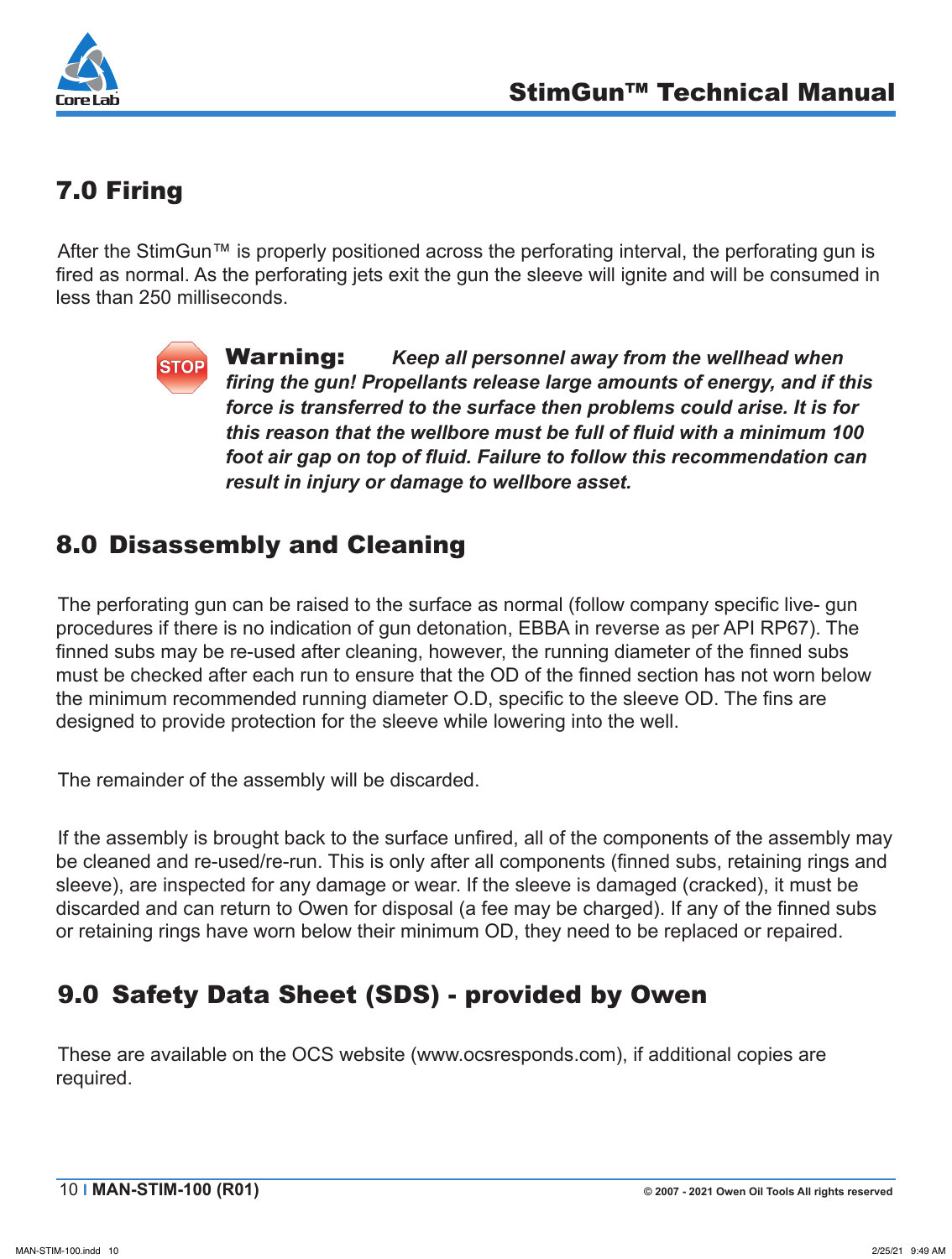

## 10.0 StimGun™ Job Checklist

#### **StimGun™ job checklist**

Use this checklist as an aid to successful job planning and execution.

### **Pre-job planning**

- Request PulsFrac model be run
- Complete Data Input form
- Provide completion details
- Provide any OH logs available

#### **Job plan**

- Guns loaded at minimum 4 SPF, 6 SPF recommended
- Check OD of all finned subs and retaining rings.
	- For low angle wells, standard clearance of 1/8" is sufficient.
	- For high angle and Horizontal wellbores, extended range subs are recommended.
	- These have ¼" clearance.
- Inspect gun for OD defects, inspect sleeve and then fit onto gun.
	- Take care when removing sleeve from cardboard tube.
	- NEVER upend the tube and drop the sleeve onto the floor, this may damage the sleeve.
	- If sleeve is damaged (cracked), do not use.
	- Sleeve must be positioned to be in center of perforated interval.
- Lock in place with retaining rings.
	- Use Loctite on the shoot thru stud and set screws
- Install finned subs at top and bottom of gun
	- Never wrench across or on the sleeve
- When lifting guns, do not sling on material and avoid excessive bending of gun.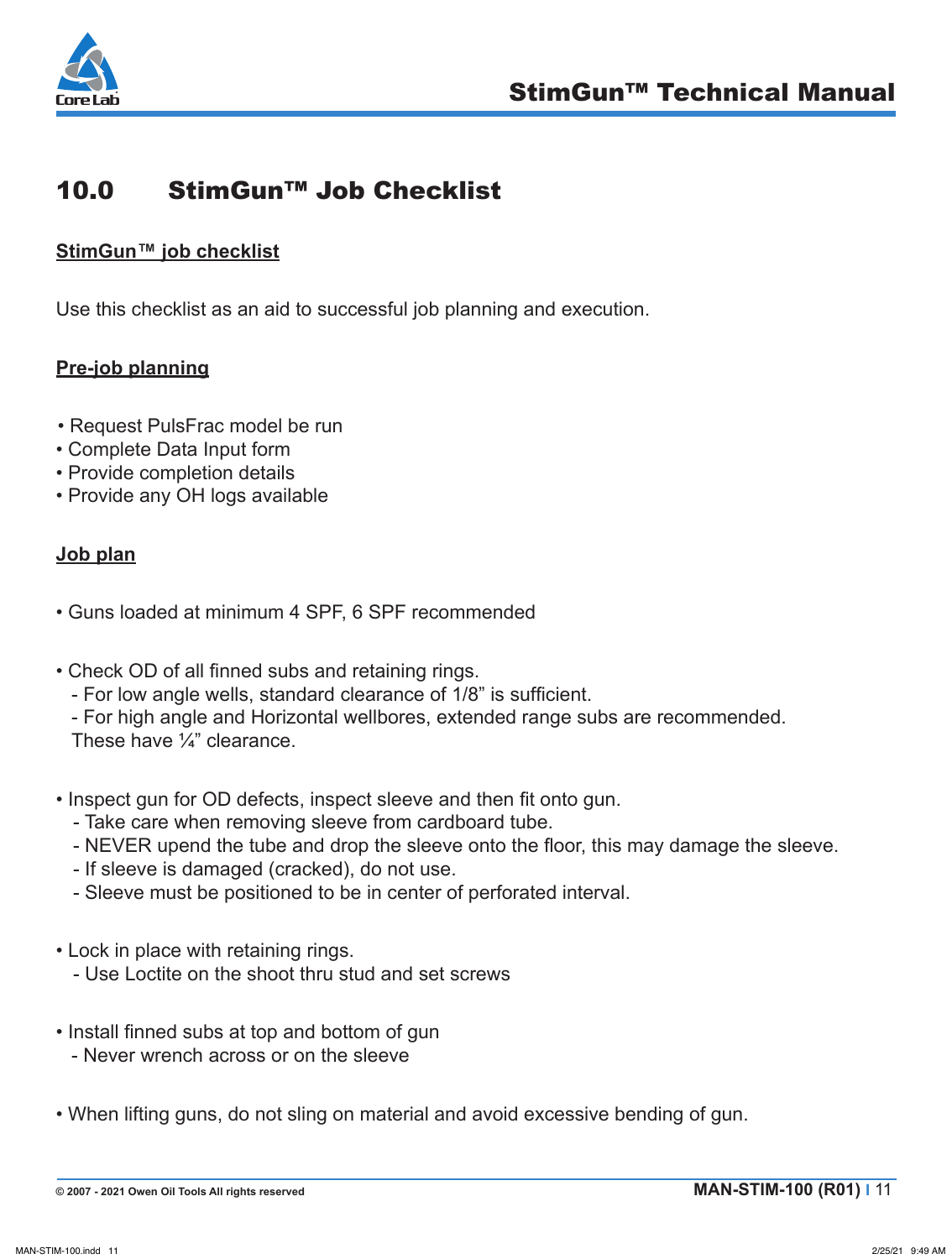

- Run the gun assembly into the wellbore at a speed of <60 FPM. - For TCP, running speed <30 FPM.
- Reconfirm fluid level in well.
	- If fluid is to surface, make sure all valves are open.
	- Prior to firing gun, clear all people from rig floor and wellhead area
- When spent gun is returned to surface, verify all shots fired and no stim material left on gun.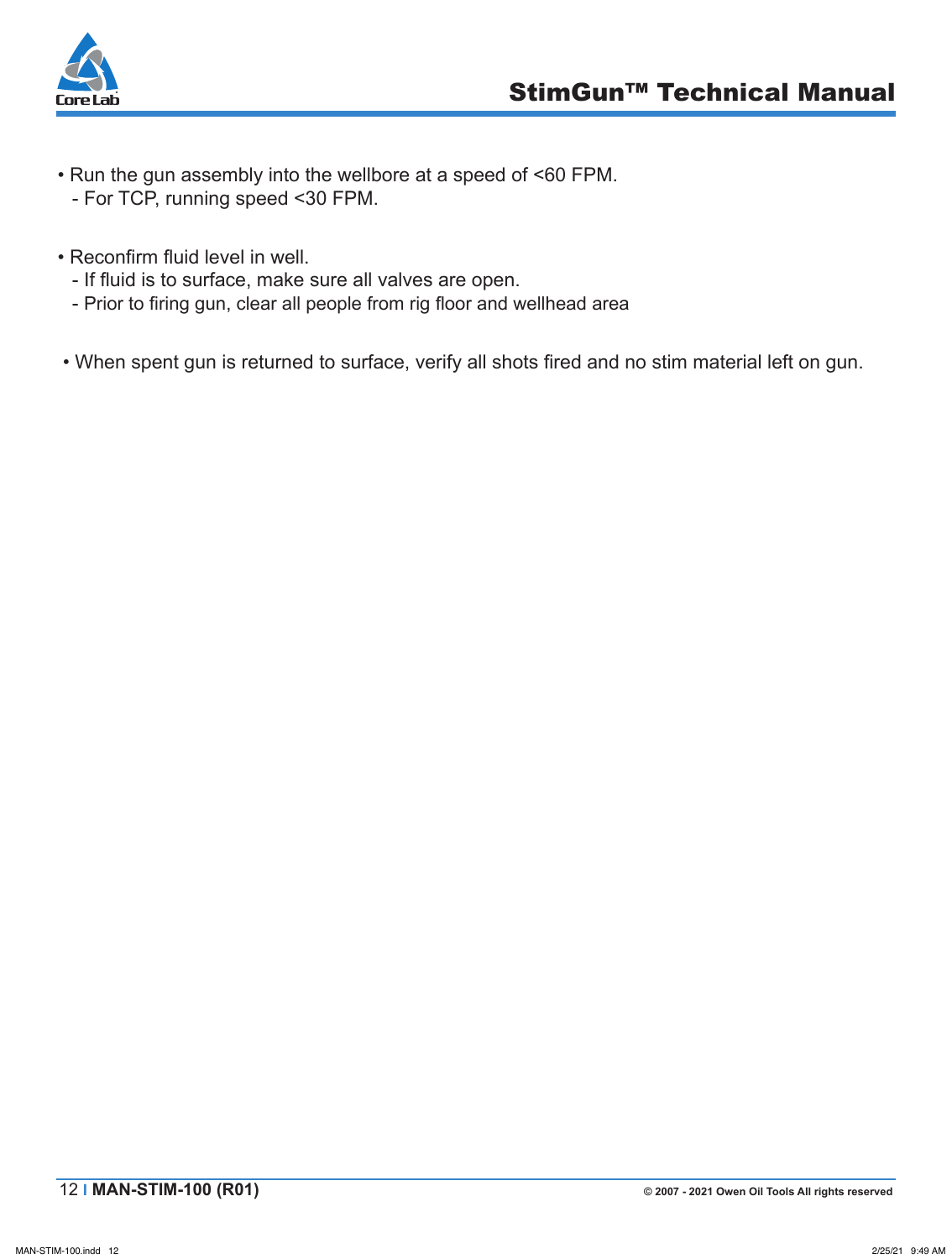

# 11.0 BOM and Schematic



#### **BILL OF MATERIAL: 2.5**

| <b>ITEM</b> | <b>PART NUMBER</b> | <b>DESCRIPTION</b>                       |
|-------------|--------------------|------------------------------------------|
|             | SGS-T312-25A       | STIMGUN™ SLEEVE, 3-1/8" OD X 2-1/2" ID   |
| 2A          | SGS-2500-280       | TOP SUB FINNED, 3.375" OD                |
| 2B          | SGS-2500-280EX     | TOP SUB FINNED, 3.625" OD                |
| 3           | S25-XXXX-XXXX      | OWEN SCALLOPPED GUN, 2-1/2" OD           |
| 4A          | SGS-2500-075       | RETAINING RING ASSY, 3.375" OD           |
| 4B          | SGS-2500-075FX     | RETAINING RING ASSY, 3.625" OD           |
| 5A          | SGS-2500-078       | BULL PLUG FINNED, 3.375" OD              |
| 5B          | SGS-2500-078EX     | BULL PLUG FINNED, 3.625" OD              |
| 6A          | SGS-2500-281       | TANDEM SUB FINNED, 3.375" OD (NOT SHOWN) |
| 6B          | SGS-2500-281EX     | TANDEM SUB FINNED, 3.625" OD (NOT SHOWN) |

#### **BILL OF MATERIAL: 2.75**

| <b>ITEM</b> | <b>PART NUMBER</b> | <b>DESCRIPTION</b>                       |
|-------------|--------------------|------------------------------------------|
| 1           | SGS-T337-27A       | STIMGUN™SLEEVE, 3-3/8" OD X 2-3/4" ID    |
| 2A          | SGS-2750-280       | TOP SUB FINNED, 3.625" OD                |
| 2B          | SGS-2750-280EX     | TOP SUB FINNED, 3.875" OD                |
| 3           | S27-XXXX-XXXX      | OWEN SCALLOPPED GUN, 2-3/4" OD           |
| 4A          | SGS-2750-075       | RETAINING RING ASSY, 3.625" OD           |
| 4B          | SGS-2750-075EX     | RETAINING RING ASSY, 3.875" OD           |
| 5A          | SGS-2750-078       | BULL PLUG FINNED, 3.625" OD              |
| 5B          | SGS-2750-078EX     | BULL PLUG FINNED, 3.875" OD              |
| 6A          | SGS-2750-281       | TANDEM SUB FINNED, 3.625" OD (NOT SHOWN) |
| 6B          | SGS-2750-281EX     | TANDEM SUB FINNED, 3.875" OD (NOT SHOWN) |

#### **BILL OF MATERIAL: 2.875**

| <b>ITEM</b> | <b>PART NUMBER</b> | <b>DESCRIPTION</b>                       |
|-------------|--------------------|------------------------------------------|
|             | SGS-T337-29A       | STIMGUN™ SLEEVE, 3-3/8" OD X 2-7/8" ID   |
| 2A          | SGS-2875-280       | TOP SUB FINNED, 3.625" OD                |
| 2B          | SGS-2875-280EX     | TOP SUB FINNED, 3.875" OD                |
| 3           | S28-XXXX-XXXX      | OWEN SCALLOPPED GUN, 2-7/8" OD           |
| 4A          | SGS-2875-075       | RETAINING RING ASSY, 3.625" OD           |
| 4B          | SGS-2875-075FX     | RETAINING RING ASSY, 3.875" OD           |
| 5A          | SGS-2875-078       | BULL PLUG FINNED, 3.625" OD              |
| 5B          | SGS-2875-078EX     | BULL PLUG FINNED, 3.875" OD              |
| 6A          | SGS-2875-281       | TANDEM SUB FINNED, 3.625" OD (NOT SHOWN) |
| 6B          | SGS-2875-281EX     | TANDEM SUB FINNED, 3.875" OD (NOT SHOWN) |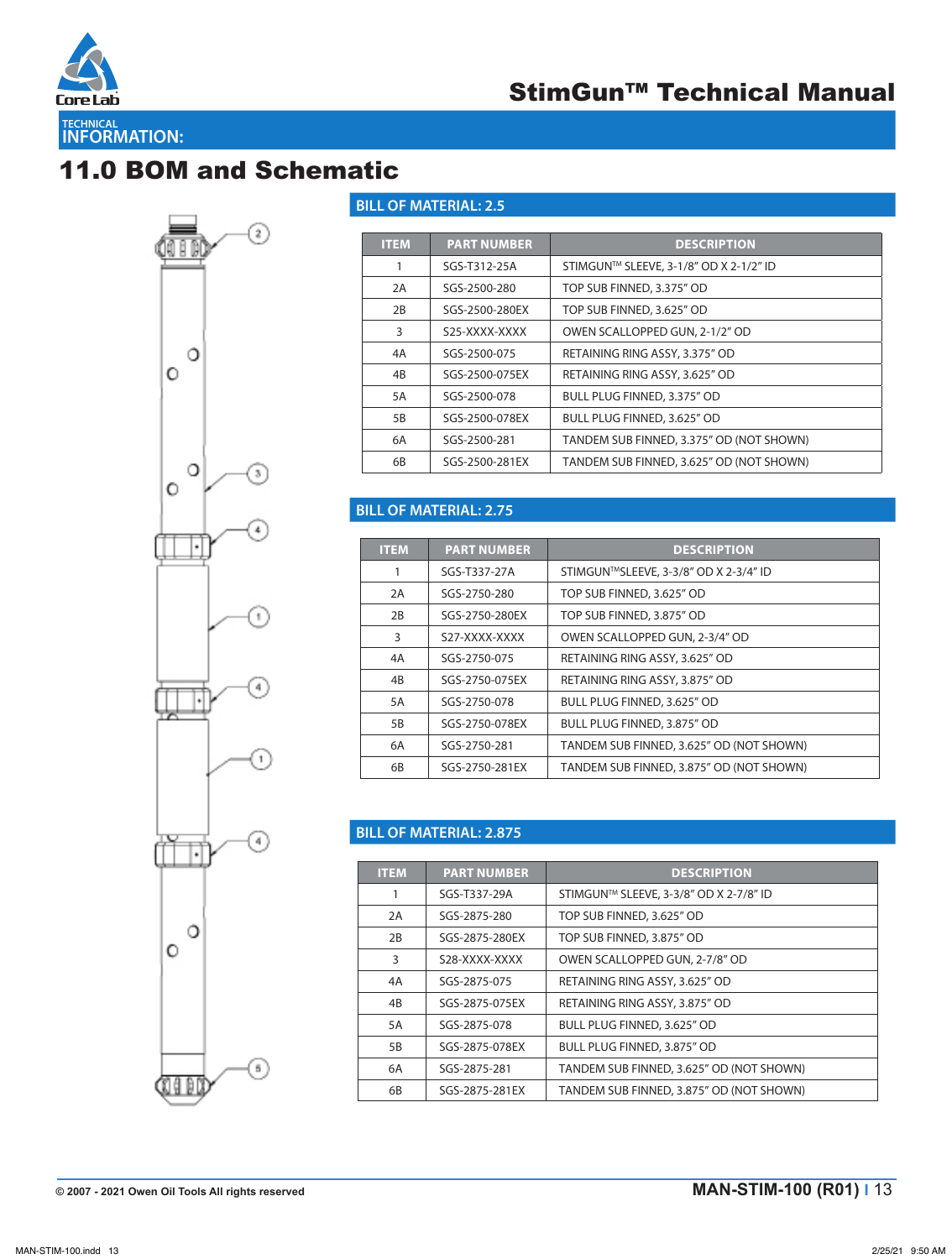



#### **BILL OF MATERIAL: 3.125**

| <b>ITEM</b> | <b>PART NUMBER</b> | <b>DESCRIPTION</b>                      |
|-------------|--------------------|-----------------------------------------|
|             | SGS-T372-31A       | STIMGUN™ SLEEVE, 3-3/4" OD X 3-1/8" ID  |
| 2A          | SGS-3125-280       | TOP SUB FINNED, 4.00" OD                |
| 2B          | SGS-3125-280EX     | TOP SUB FINNED, 4.25" OD                |
| 3           | S31-XXXX-XXXX      | OWEN SCALLOPPED GUN, 3-1/8" OD          |
| 4A          | SGS-3125-075       | RETAINING RING ASSY, 4.00" OD           |
| 4B          | SGS-3125-075EX     | RETAINING RING ASSY, 4.25" OD           |
| 5A          | SGS-3125-078       | BULL PLUG FINNED, 4.00" OD              |
| 5B          | SGS-3125-078FX     | BULL PLUG FINNED, 4.25" OD              |
| 6A          | SGS-3125-281       | TANDEM SUB FINNED, 4.00" OD (NOT SHOWN) |
| 6B          | SGS-3125-281EX     | TANDEM SUB FINNED, 4.25" OD (NOT SHOWN) |

#### **BILL OF MATERIAL: 3.375**

| <b>ITEM</b> | <b>PART NUMBER</b> | <b>DESCRIPTION</b>                      |
|-------------|--------------------|-----------------------------------------|
|             | SGS-T412-33A       | STIMGUN™ SLEEVE, 4.026" OD X 3-3/8" ID  |
| 2A          | SGS-3375-280       | TOP SUB FINNED, 4.25" OD                |
| 2B          | SGS-3375-280EX     | TOP SUB FINNED, 4.50" OD                |
| 3           | S33-XXXX-XXXX      | OWEN SCALLOPPED GUN, 3-3/8" OD          |
| 4A          | SGS-3375-075       | RETAINING RING ASSY, 4.25" OD           |
| 4B          | SGS-3375-075EX     | RETAINING RING ASSY, 4.50" OD           |
| 5A          | SGS-3375-078       | <b>BULL PLUG FINNED, 4.25" OD</b>       |
| 5B          | SGS-3375-078EX     | <b>BULL PLUG FINNED, 4.50" OD</b>       |
| 6A          | SGS-3375-281       | TANDEM SUB FINNED, 4.25" OD (NOT SHOWN) |
| 6B          | SGS-3375-281EX     | TANDEM SUB FINNED, 4.50" OD (NOT SHOWN) |

OWEN OIL TOOLS | www.corelab.com/owen | 1.800.333.6936 | +1.817.551.0540

**STIM-3.125\_3.375 (R01)**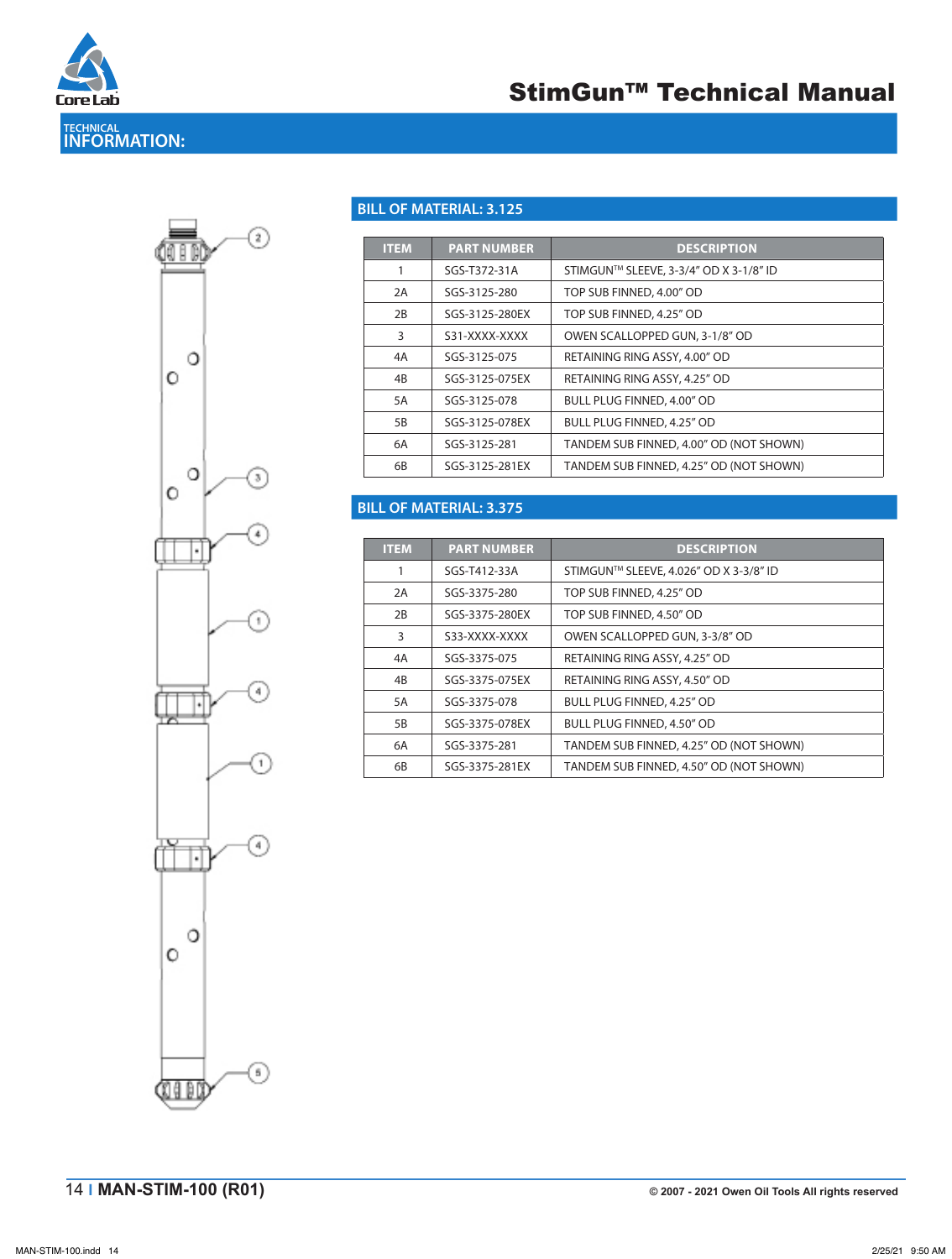

## StimGun™ Technical Manual

⊙ О  $\circ$ О J.  $\circ$ ٠ f,  $\blacktriangleleft$  $^{1}$ G) TÍ О  $\circ$ ⊙ **CILED** 

#### **BILL OF MATERIAL: 4.0**

| <b>ITEM</b> | <b>PART NUMBER</b> | <b>DESCRIPTION</b>                      |
|-------------|--------------------|-----------------------------------------|
| 1           | SGS-T472-40A       | STIMGUN™ SLEEVE, 4-3/4" OD X 4.0" ID    |
| 2A          | SGS-4000-280       | TOP SUB FINNED, 5.00" OD                |
| 2B          | SGS-4000-280EX     | TOP SUB FINNED, 5.25" OD                |
| 3           | S40-XXXX-XXXX      | OWEN SCALLOPPED GUN, 4.00" OD           |
| 4A          | SGS-4000-075       | RETAINING RING ASSY, 5.00" OD           |
| 4B          | SGS-4000-075FX     | RETAINING RING ASSY, 5.25" OD           |
| 5A          | SGS-4000-078       | BULL PLUG FINNED, 5.00" OD              |
| 5B          | SGS-4000-078EX     | BULL PLUG FINNED, 5.25" OD              |
| 6A          | SGS-4000-281       | TANDEM SUB FINNED, 5.00" OD (NOT SHOWN) |
| 6B          | SGS-4000-281EX     | TANDEM SUB FINNED, 5.25" OD (NOT SHOWN) |

#### **BILL OF MATERIAL: 4.625**

| <b>ITEM</b> | <b>PART NUMBER</b> | <b>DESCRIPTION</b>                      |
|-------------|--------------------|-----------------------------------------|
|             | SGS-T525-46A       | STIMGUN™ SLEEVE, 5-1/4" OD X 4-5/8" ID  |
| 2A          | SGS-4625-280       | TOP SUB FINNED, 5.50" OD                |
| 2B          | SGS-4625-280EX     | TOP SUB FINNED, 5.75" OD                |
| 3           | S46-XXXX-XXXX      | OWEN SCALLOPPED GUN, 4-5/8" OD          |
| 4A          | SGS-4625-070       | RETAINING RING ASSY, 5.50" OD           |
| 4B          | SGS-4625-070EX     | RETAINING RING ASSY, 5.75" OD           |
| 5A          | SGS-4625-078       | BULL PLUG FINNED, 5.50" OD              |
| 5B          | SGS-4625-078EX     | BULL PLUG FINNED, 5.75" OD              |
| 6A          | SGS-4625-281       | TANDEM SUB FINNED, 5.50" OD (NOT SHOWN) |
| 6B          | SGS-4625-281EX     | TANDEM SUB FINNED, 5.75" OD (NOT SHOWN) |

OWEN OIL TOOLS | www.corelab.com/owen | 1.800.333.6936 | +1.817.551.0540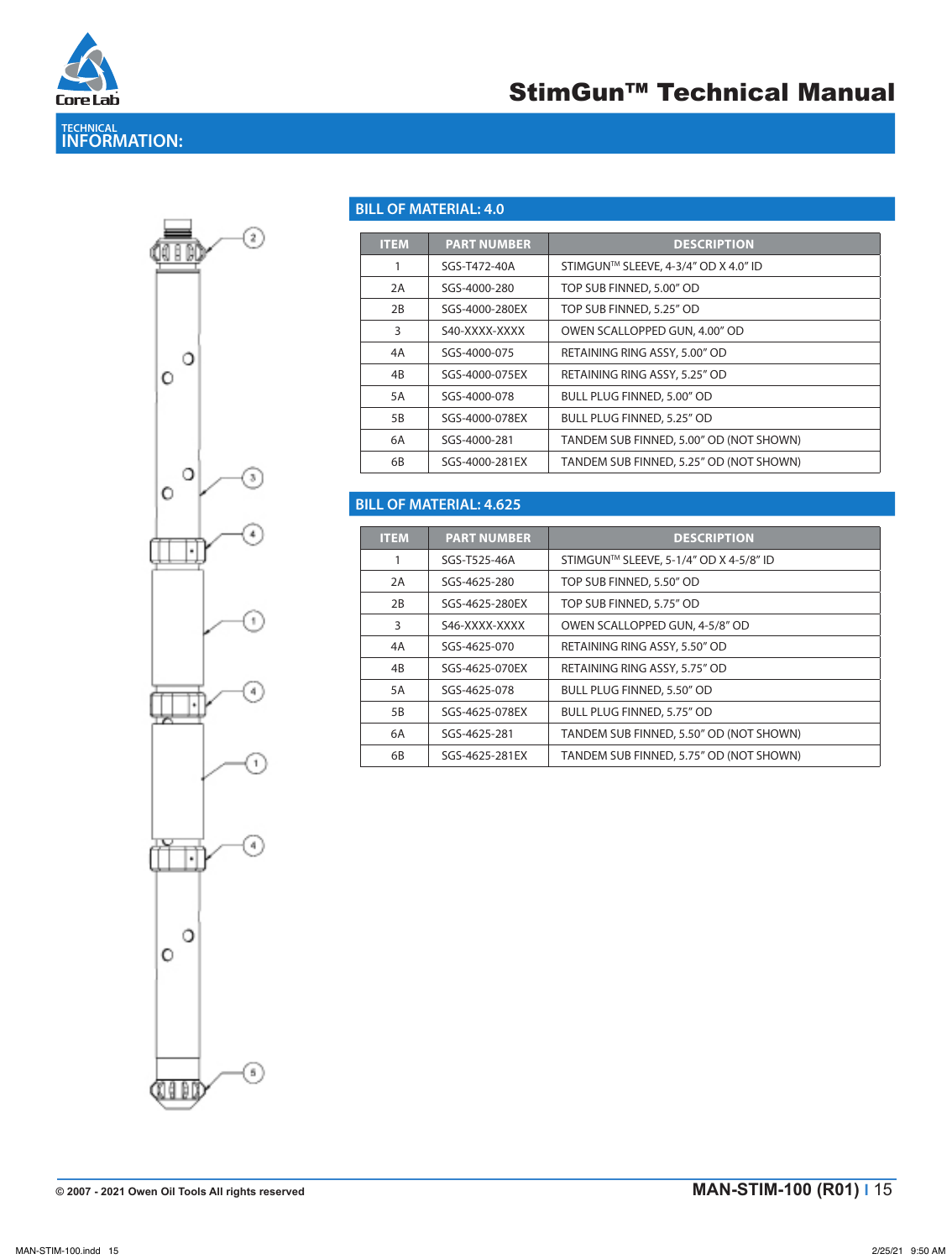

## **TECHNICAL INFORMATION:**



#### **BILL OF MATERIAL: 4.5**

| <b>ITEM</b> | <b>PART NUMBER</b> | <b>DESCRIPTION</b>                      |
|-------------|--------------------|-----------------------------------------|
|             | SGS-T525-45A       | STIMGUN™ SLEEVE, 5-1/4" OD X 4.50" ID   |
| 2A          | SGS-4500-280       | TOP SUB FINNED, 5.50" OD                |
| 2B          | SGS-4500-280EX     | TOP SUB FINNED, 5.75" OD                |
| 3           | S45-XXXX-XXXX      | OWEN SCALLOPPED GUN, 4.50" OD           |
| 4A          | SGS-4500-175       | RETAINING RING ASSY, 5.50" OD           |
| 4B          | SGS-4500-175EX     | RETAINING RING ASSY, 5.75" OD           |
| 5A          | SGS-4500-078       | BULL PLUG FINNED, 5.50" OD              |
| 5B          | SGS-4500-078EX     | BULL PLUG FINNED, 5.75" OD              |
| 6A          | SGS-4500-281       | TANDEM SUB FINNED, 5.50" OD (NOT SHOWN) |
| 6B          | SGS-4500-281EX     | TANDEM SUB FINNED, 5.75" OD (NOT SHOWN) |

#### **NOTES:**

**PPlease note the following critical changes:**

- 1. All new finned subs and rings have a 5.75" OD. The new part number **for Rings is SGS-4500-175EX. The new Top Sub, Tandem and Bull Plugs (SGS-4500-280EX, -281EX, -078EX, -078SEX) are marked R1 and have an OD of 5.75".**
- **2. DO NOT use undersized Subs or Rings with the 5-1/4" Sleeve.**
- **3. Owen Oil Tools assumes no responsibility for the use of incorrect or old-design hardware when using the new items referenced above.**